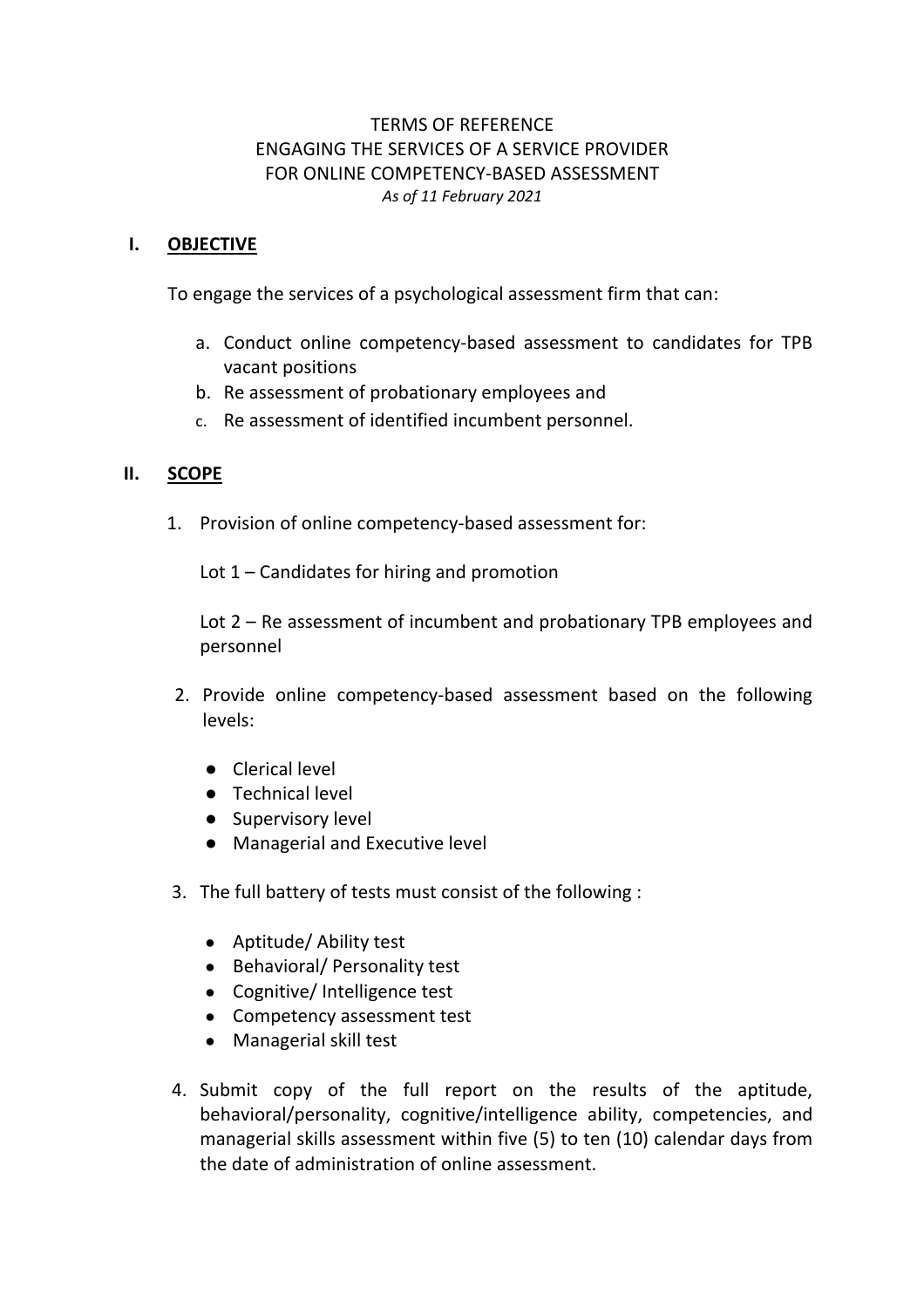## **III. ELIGIBILITY REQUIREMENTS**

- 1. The firm must be in operation for the past five (5) years and is using industry standard psychological tests appropriate in assessing the aptitude, behavioral/personality, cognitive/intelligence ability, competencies, and managerial skills of candidates to the vacant positions in the TPB.
	- Submit Articles of Incorporation
	- Submit list of ongoing and completed government and private contracts for the past five (5) years whether similar or not similar in nature to the project (for completed projects, submit copy of Notice of Award, Notice to Proceed or contrtact, which ever is applicable)
- 2. The firm has administered online assessment for a maximum of ten (10) applicants per day for the past five (5) years.
	- Submit a list of battery of tests for various levels/positions (clerical, technical, supervisory and managerial/ executive) administered online for the past 5 years.
	- Submit one (1) sample full report per level/position (Clerical, Technical, Supervisory, Managerial and Executive).
- 3. The firm should submit list of its personnel with copies of their respective licenses and validity who will administer, interpret the psychological tests and write the required full report.

Psychologists and Psychometricians should have experience in the following work assignments for the past 5 years:

- Test Administration
- Result Interpretation
- Validation of Initial interpretation
- Provision of Appropriate Recommendation
- Full Report Writing

Submit Curriculum Vitae of the key personnel Using the TPF6 form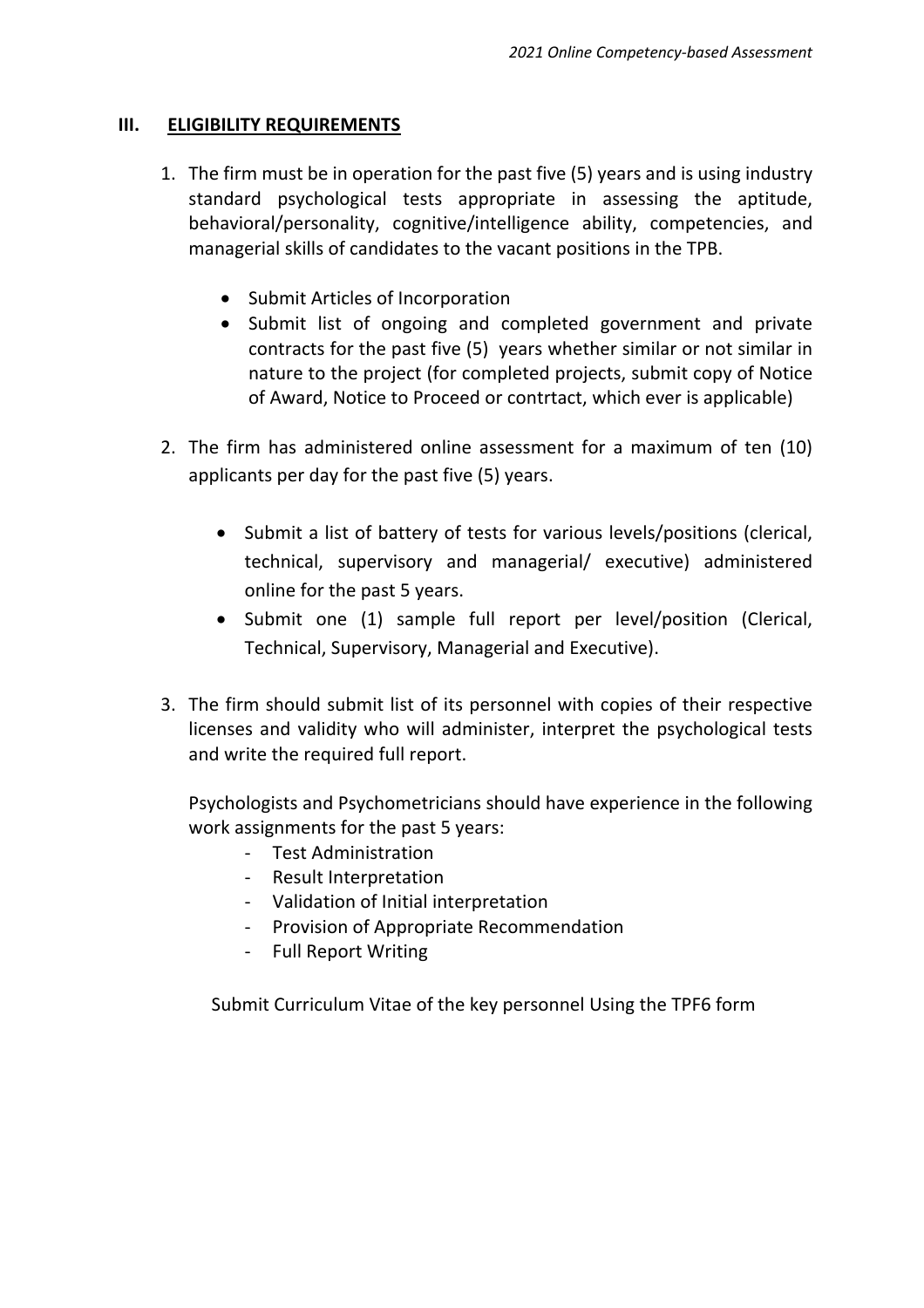## **IV. METHODOLOGY AND EXPECTED OUTPUTS**

1. The firm must identify the battery of tests to be administered that would provide TPB an output/report on, among other things, the aptitude, behavioral/personality, cognitive/intelligence ability, competencies, and managerial skills of candidates to the position being applied to which are classified below:

| <b>Battery of Tests</b>                                      | Output                                                                                    |
|--------------------------------------------------------------|-------------------------------------------------------------------------------------------|
| <b>Appropriate for Clerical Positions</b>                    | Summary of results<br>Interpretation (with<br>strengths and weaknesses)<br>Recommendation |
| <b>Appropriate for Technical Positions</b>                   |                                                                                           |
| <b>Appropriate for Supervisory Positions</b>                 |                                                                                           |
| Appropriate for Managerial and<br><b>Executive Positions</b> |                                                                                           |

- 2. The firm must provide briefer training to at least two (2) TPB Recruitment Personnel on the following upon receipt of Notice of Award:
	- a. how to administer/ disseminate the online assessment
	- b. run through the online assessment
	- c. provide assessment descriptions with raw score, percentile and adjectival interpretation for validation purposes
- 3. The TPB will endorse candidates for examination through email.
- 4. Preferred schedule of activities are as follows:

| Mondays and Tuesdays                           | <b>Examination Schedules</b>             |
|------------------------------------------------|------------------------------------------|
| Wednesdays and Thursdays   Interview Schedules |                                          |
| Fridays                                        | Endorsement of applicants for assessment |

- 5. The firm must notify the TPB PHRDD if the candidates have already taken the test for status update and to monitor the release of the report.
- 6. The firm should submit to TPB PHRDD copy of the full report of the assessment within three (3) to five (5) calendar days after the conduct of the assessment.